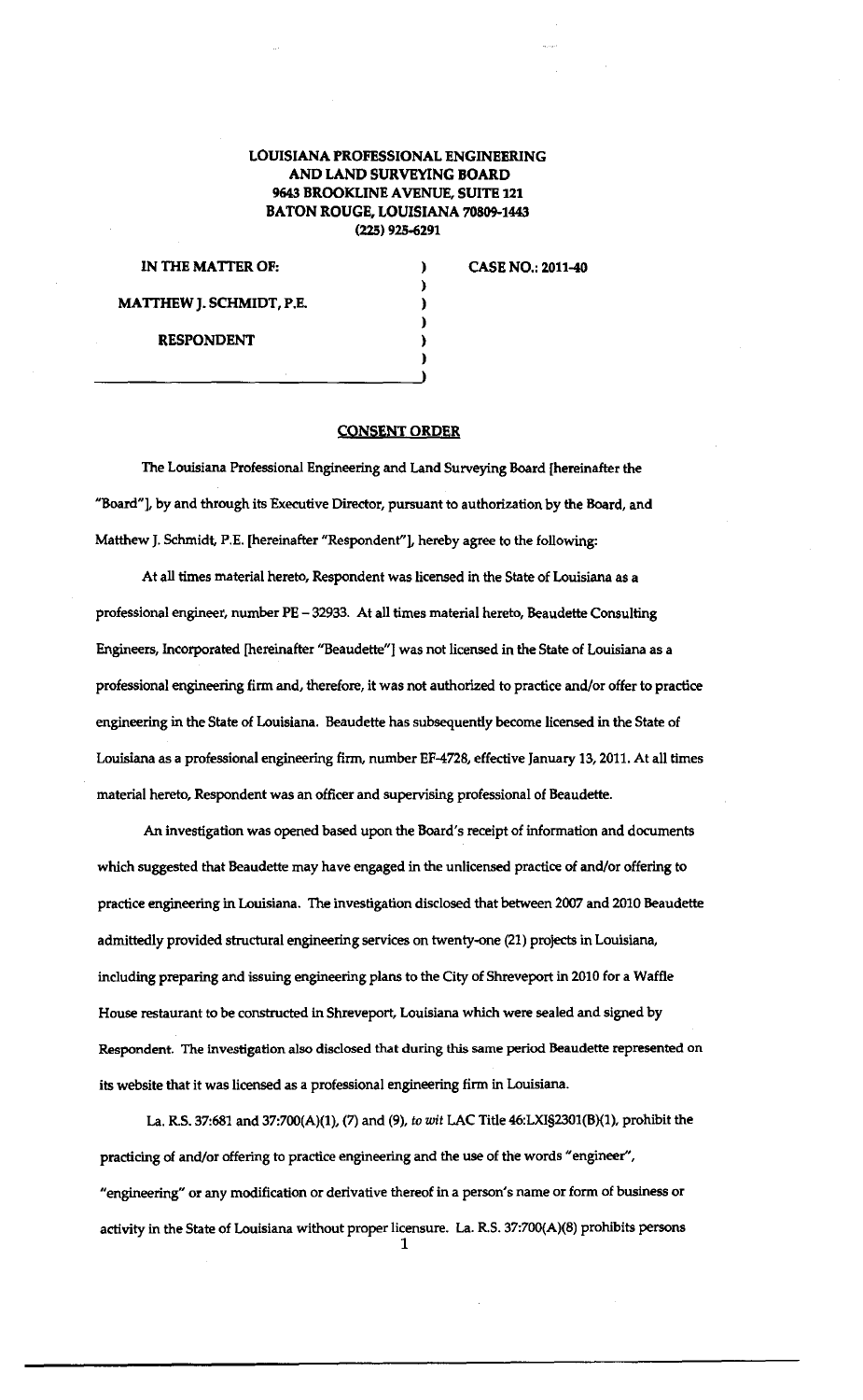from falsely claiming to be licensed as a professional engineering firm in the State of Louisiana. La. RS. 37:698(A)(12) prohibits licensees from aiding or assisting another person in violating the laws and/or rules of the Board. La. RS. 37:698(H) permits the Board to take disciplinary action against persons who violate La. R.S. 37:698(A)(12), upon a finding of guilt following the preferral of charges, notice and hearing and a majority vote of its entire membership authorized to participate in the proceeding. La. RS. 37:681, La. RS. 37:698(A)(12) and (H), La. RS. 37:700(A)(1), (7), (8) and (9) and LAC Title 46:LXI§2301(B)(l) were in effect at all times material hereto.

It is undisputed that (a) at all times material hereto Beaudette was not licensed to practice and/or offer to practice engineering in Louisiana, (b) between 2007 and 2010 Beaudette practiced and/or offered to practice engineering and used a modification of the word "engineer" in its name or form of business or activity in Louisiana without proper licensure, (c) between 2007 and 2010 Beaudette represented on its website that it was licensed as a professional engineering firm in Louisiana and (d) Respondent aided or assisted Beaudette in violating the laws and/or rules of the Board.

By letter dated June 14, 2011, the Board gave notice to Respondent that it was considering the preferral of charges against Respondent on the grounds that he may have violated La. R.S. 37:698(A)(12), relative to the aiding or assisting of another person in violating the laws and/or rules of the Board.

Wishing to dispense with the need for further disciplinary action and to conclude the instant proceeding without further delay and expense, for the purpose of this proceeding only, Respondent and the Board do hereby enter into this Consent Order, in which Respondent of his own free will consents to the issuance of a Consent Order by the Board, wherein Respondent agrees to (a) pay a fine of one thousand (\$1,000.00) dollars; (b) pay administrative costs of seven hundred seventythree and 28/100 (\$773.28) dollars; (c) successfully complete the Board's online Louisiana Laws and Rules Quiz; (d) successfully complete the Board's online Louisiana Professionalism and Ethics Quiz; and (e) the publication of this Consent Order on the Board's website and a summary of this matter in the Board's official journal, the Louisiana Engineer and Surveyor Journal, and the reporting of this matter to the National Council of Examiners for Engineering and Surveying (NCEES), identifying Respondent by name.

2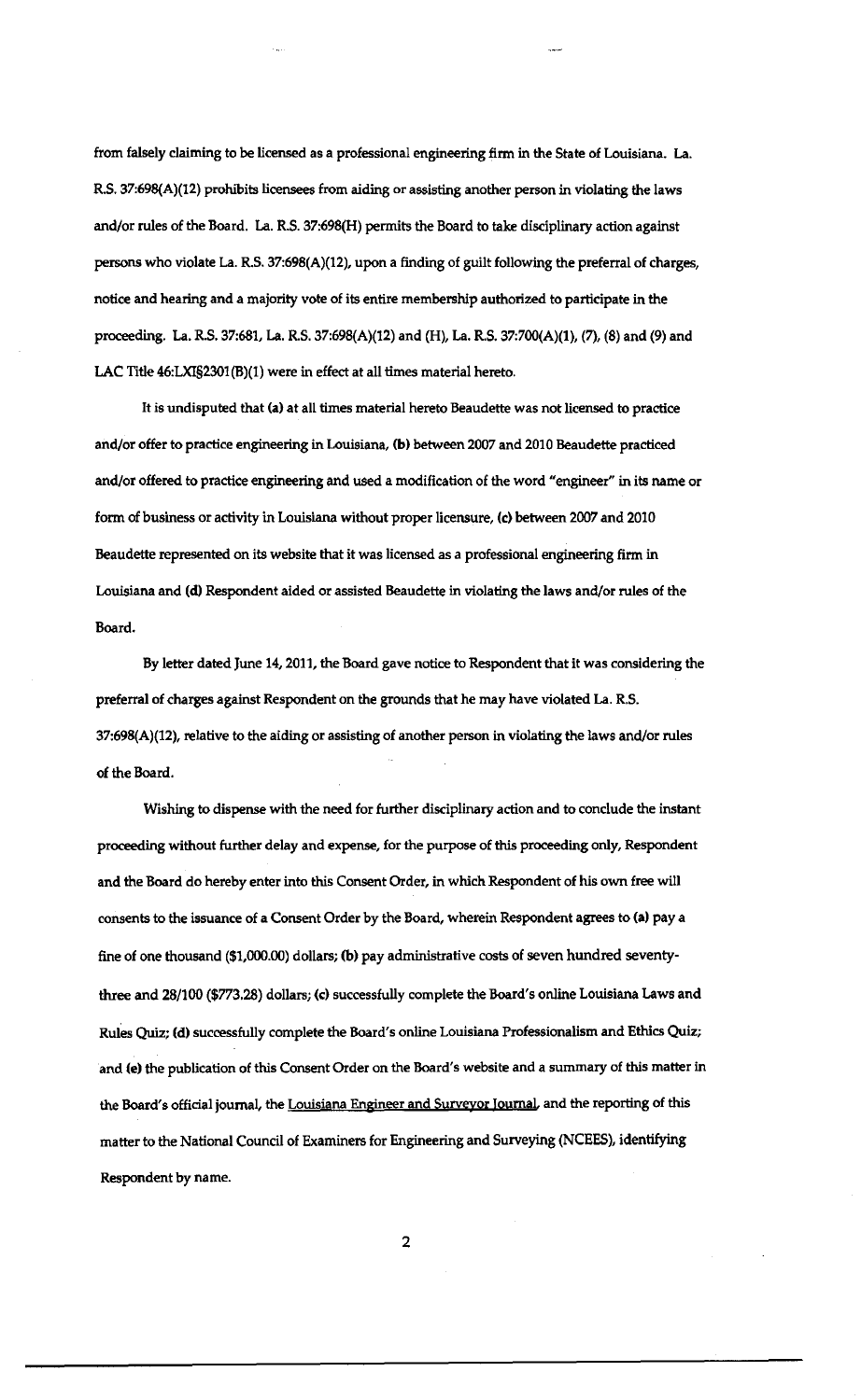Respondent admits to violations of the referenced laws and/or rules regarding the aiding or assisting of another person in violating the laws and/or rules of the Board. Respondent acknowledges awareness of said laws and/or rules and states that he will comply with all applicable laws and rules henceforth. Respondent has been advised of his right to be represented by counsel before the Board and/or to appear at any hearing personally or by counsel and present witnesses and evidence in his own behalf, and he hereby waives this right and his right to appeal; and he states affirmatively that he has been afforded all administrative remedies due him under the law.

Therefore, in consideration of the foregoing and by signing this Consent Order, Respondent does hereby waive his right to a hearing before the Board, to the presenting of evidence and witnesses in his behalf, to Findings of Fact and Conclusions of Law in this case, and to judicial review of this Consent Order.

Respondent hereby represents (a) that he fully understands the meaning and intent of this Consent Order, including but not limited to its final and binding effect, (b) that he has voluntarily entered Into this Consent Order and that no other promise or agreement of any kind has been made to or with him by any person whatsoever to cause the execution of this instrument and (c) that the sanctions set forth in this Consent Order do not prevent the Board from taking further disciplinary or enforcement action against Respondent on matters not specifically addressed in this Consent Order.

WHEREFORE, the Louisiana Professional Engineering and Land Surveying Board and Respondent agree that

1. Respondent shall pay a fine of one thousand (\$1,000.00) dollars, which shall be tendered to the Board by certified check payable to the Board, due upon the signing of this Consent Order; and

2. Respondent shall pay administrative costs of seven hundred seventy-three and 28/100 (\$773.28) dollars, which shall be tendered to the Board by certified check payable to the Board, due upon the signing of this Consent Order; and

3. Respondent shall successfully complete the Board's online Louisiana Laws and Rules Quiz with a score of 90% or higher and return it to the Board within sixty (60) days of the effective date of this Consent Order; and

3